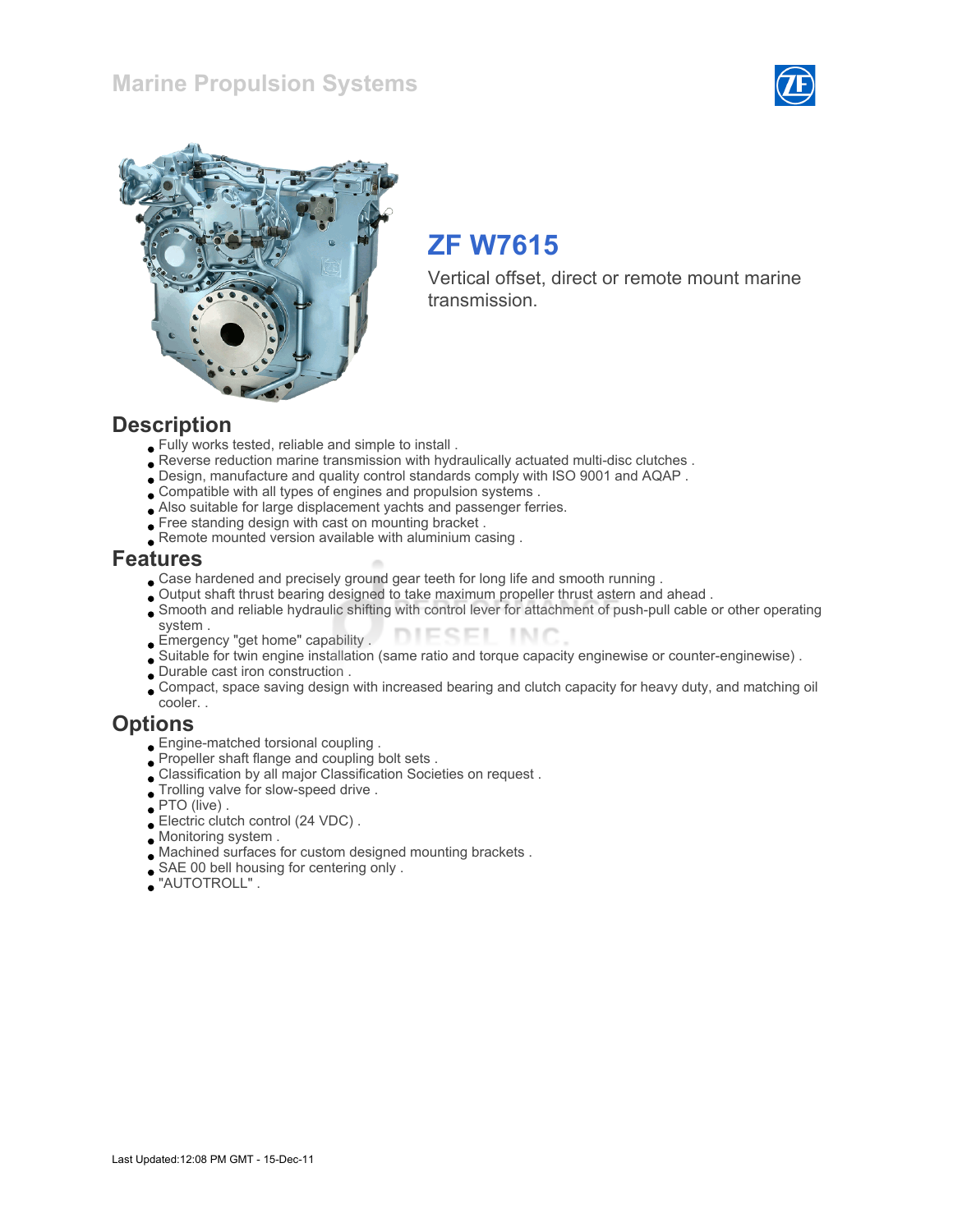

## Continuous Duty

| <b>RATIOS</b>               | MAX.<br><b>TORQUE</b> |      | POWER/RPM                                        |    | <b>INPUT POWER CAPACITY</b> |          |    |          |           | <b>MILLY T</b><br>MAX.<br><b>RPM</b> |      |
|-----------------------------|-----------------------|------|--------------------------------------------------|----|-----------------------------|----------|----|----------|-----------|--------------------------------------|------|
|                             | Nm                    | ftlb | <b>kW</b>                                        | hp | <b>kW</b>                   | hp       | kW | hp       | <b>kW</b> | hp                                   |      |
|                             |                       |      |                                                  |    |                             | 1200 rpm |    | 1600 rpm |           | 1800 rpm                             |      |
| $\Box$ 4.577*, 5.000, 5.435 | 11000                 |      | 8113 1.1518 1.5446 1382 1854 1843 2471 2073 2780 |    |                             |          |    |          |           |                                      | 1800 |
| $\vert$ $\vert$ 5.952       | 10560                 | 7789 | 1.1058 1.4828 1327 1779 1769 2373 1990 2669      |    |                             |          |    |          |           |                                      | 1800 |
| $\Box$ 6.250                | 10120                 | 7464 | 1.0597 1.4211 1272  1705  1695  2274  1907       |    |                             |          |    |          |           | 2558                                 | 1800 |

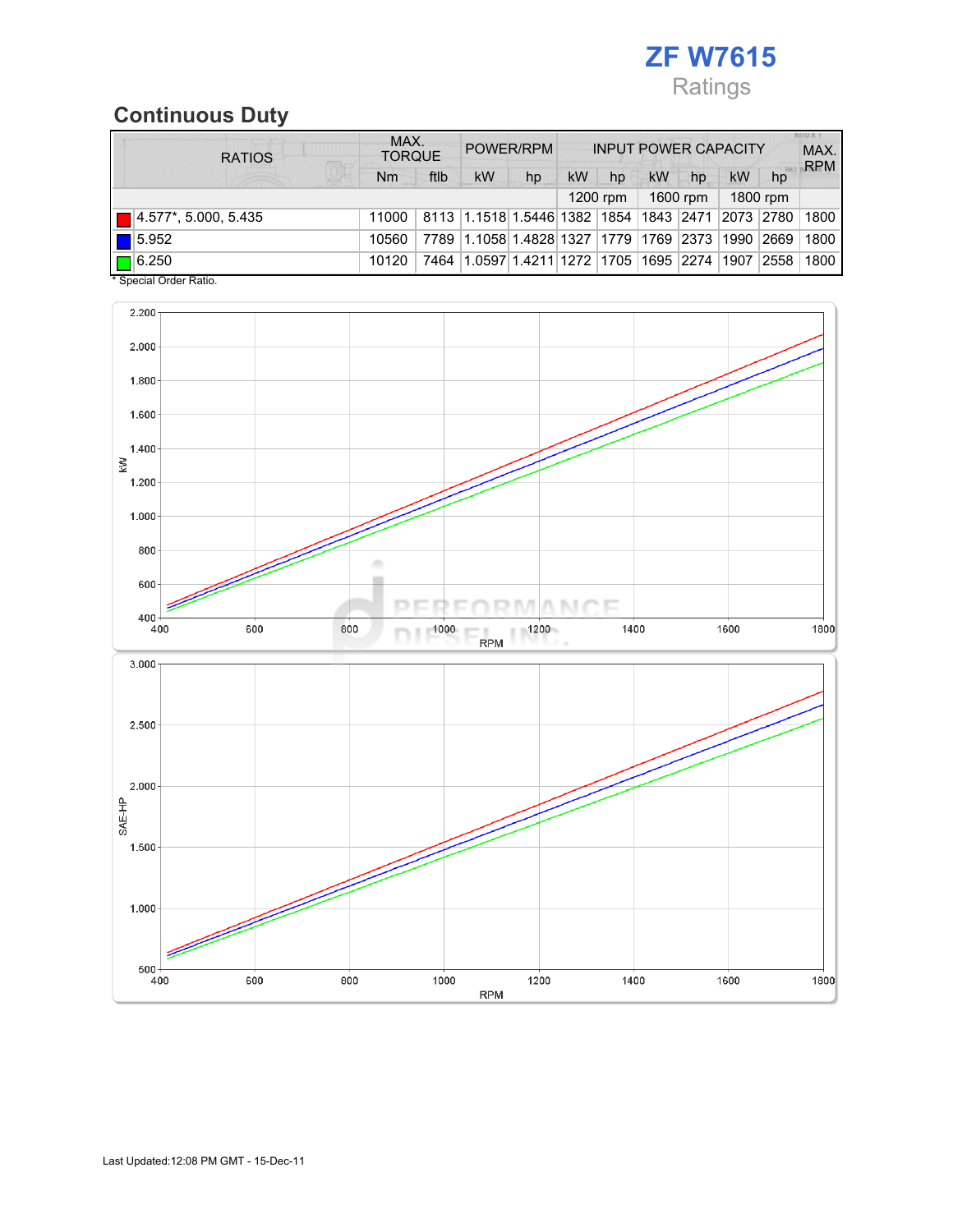



| mm (inches) |    |                                                                                                    |    |    |                            |  |                |       |           |  |  |  |
|-------------|----|----------------------------------------------------------------------------------------------------|----|----|----------------------------|--|----------------|-------|-----------|--|--|--|
| A           | B٠ | B <sub>2</sub>                                                                                     | H1 | H2 |                            |  | L <sub>2</sub> | L3    | Bell Hsg. |  |  |  |
|             |    | 600 (23.6) 630 (24.8) 630 (24.8) 560 (22.1) 960 (37.8) 761 (30.0) 773 (30.4) 146 (5.75) 250 (9.84) |    |    |                            |  |                |       |           |  |  |  |
|             |    | Weight kg (lb)                                                                                     |    |    | Oil Capacity Litre (US qt) |  |                |       |           |  |  |  |
|             |    | 2,520 (5,544)                                                                                      |    |    | 120 (128)                  |  |                |       |           |  |  |  |
|             |    |                                                                                                    |    |    |                            |  | است            | $-$ n |           |  |  |  |

#### Output Coupling Dimensions E

|  |  |  |  |  |                      |  | <b>Bolt Holes</b> |     |                                              |      |
|--|--|--|--|--|----------------------|--|-------------------|-----|----------------------------------------------|------|
|  |  |  |  |  |                      |  |                   | No. | Diameter (E)                                 |      |
|  |  |  |  |  | mm in mm in mm in mm |  |                   |     | mm                                           |      |
|  |  |  |  |  |                      |  |                   |     | 544 21.4 492 19.4 437 17.2 45.0 1.77 12 30.4 | 1.20 |